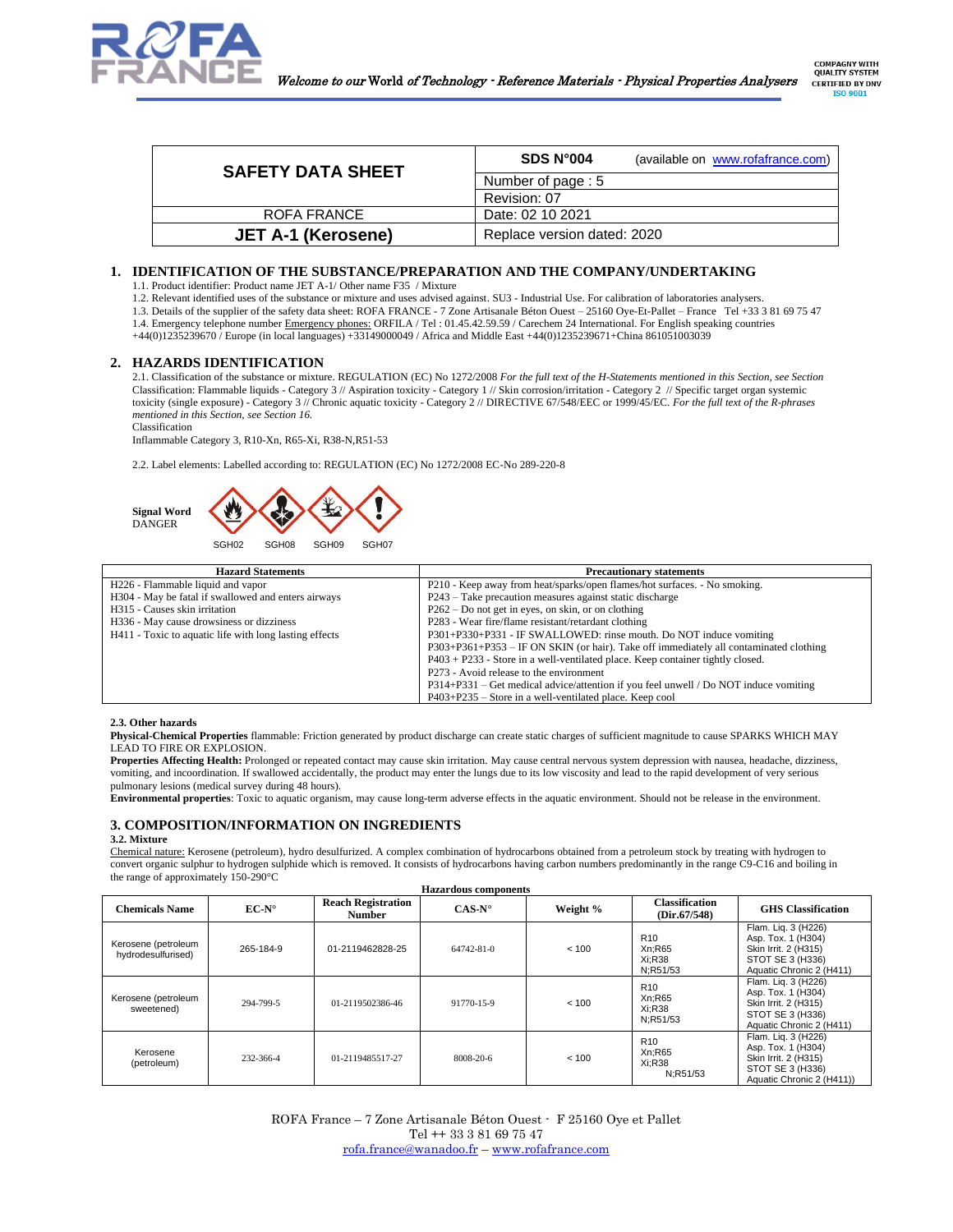| <b>MATERIAL SAFETY DATA SHEET</b> | <b>MSDS N°004</b> | (available on www.rofafrance.com) |
|-----------------------------------|-------------------|-----------------------------------|
|-----------------------------------|-------------------|-----------------------------------|

# **4. FIRST AID MEASURES**

4.1 Description of first aid measures:

IN CASE OF SERIOUS OR PERSISTENT MANIFESTATIONS, CALL A DOCTOR OR EMERGENCY MEDICAL CARE.

Inhalation: This risk exists only if the product is sprayed or heated to a high temperature. Transport the person out of the contaminated zone, keep warm and allow to rest. If there is any suspicion of inhalation of H2S (hydrogen sulphide) rescuers must wear breathing apparatus. Obtain medical advice for further treatment. Irritation of the respiratory system; narcosis.

Ingestion: Consult a doctor. Give nothing to drink. Do not induce vomiting to avoid the risk of aspiration into the respiratory tract. Allow the person to rest. Nausea, vomiting, abdominal pains. Take victim immediately to hospital.

Skin contact: Immediately remove all soiled or stained clothing. Wash immediately and abundantly with soap and water.

Skin: Irritation.

Eye contact: Wash immediately in copious amounts of water, keeping eyelids apart for at least 15 minutes and consult a specialist. Burning feeling and temporary redness.

Aspiration: If the product is believed to have entered the lungs (in case of vomiting, for example), take the person to hospital for immediate care. 4.2 Most important symptoms and effects, both acute and delayed:

Eye contact: May cause slight irritation..

Skin contact: May cause skin irritation and/or dermatitis.

Inhalation: Inhalation of vapours can cause headache, nausea, vomiting and an altered state of consciousness. May cause irritation of respiration.

Ingestion: Ingestion may cause gastrointestinal, nausea, vomiting and diarrhoea. May cause central nervous system depression. If swallowed accidentally, the product may enter the lungs due to its low viscosity and lead to the rapid development of very serious pulmonary lesions (medical survey during 48 hours).

4.3 Indication of immediate medical attention and special treatment needed, if necessary:

Note to physician: Treat symptomatically.

# **5. FIRE FIGHTING MEASURES**

Flash point: see heading 9 - "Physical and chemical properties"

5.1 Extinguishing media: - suitable: Foam, CO2, powder, possibly water spray (preferably water containing a wetting agent).

*- not recommended:* Solid water streams are prohibited as they could help to spread the flames. Simultaneous use of foam and water on the same surface is to be avoided as water destroys the foam. Specific fire-fighting methods: Cool down tanks and surfaces exposed to the fire by abundant spraying with water. Isolate the source of the combustible product; allow burning out under supervision or use appropriate fire extinguishers, as applicable.

5.2 Specific hazards: Incomplete combustion and thermolysis produce gases of varying toxicity such as CO, CO2, various hydrocarbons, aldehydes and soot. These may be highly dangerous if inhaled. Special care must be taken to avoid the risk of explosion. When the temperature is close to the flash point, the vapour pressure is so high that it may create an explosive atmosphere above the stored product.

5.3 Protective measures for fire-fighters: In case of a large or confined or poorly ventilated spaces wear full fire resistant protective clothing and self-contained breathing apparatus (SCBA) with a full face-piece operated in positive pressure mode. Cool down any tanks and surfaces exposed to fire by spraying abundantly with water. Don't allow run-off from fire fighting to enter drains and water courses. If there is any suspicion of inhalation of H2S (hydrogen sulphide) rescuers must wear breathing apparatus..

# **6. ACCIDENTAL RELEASE MEASURES**

6.1 General precaution: No flames, no sparks, eliminate all source of ignition, don't smoke, use specific care to avoid static electrical charges, prevent any contact with hot surfaces

6.1.1 For non-emergency personnel: do not attempt to take action without suitable protective equipment, gloves, safety glasses. Avoid contact with skin and eyes. 6.1.2 For emergency responders: do not attempt to take action without suitable protective equipment, breathing apparatus. Evacuate unnecessary personnel.

6.2 Environmental precautions: prevent entry to sewers and public waters. Notify authorities if liquid enters servers or public waters.

6.3 Methods and material for containment and cleaning up. If spilled may cause the floor to be slippery. Sweep up or vacuum up the product. Dispose of contaminated material at an authorised site. Notify authorities if product enters sewers or public waters.

# **7. HANDLING AND STORAGE**

7.1 HANDLING: Prevention of user exposure: Operations involving the inspection, cleaning and maintenance of storage containers require the application of strict procedures and must be entrusted to qualified specialist personnel only. Handle in well-ventilated premises. DO NOT SMOKE. AVOID INHALING VAPOURS. AVOID CONTACT WITH THE SKIN AND MUCOUS MEMBRANES. NEVER ATTEMPT TO PRIME THE CONTAINER SIPHON BY SUCKING WITH THE MOUTH. Keep the product away from food and beverages. Prevent the formation of vapours, mist and aerosols. Wear safety boots and fully covering protective clothing GENERATING NO STATIC ELECTRICITY. Using fuel as diluents or solvent is forbidden. Never weld, drill, grind, cut or saw any empty container.

Prevention of fire and explosion: Arrange machinery and equipment so as to prevent the sheet of burning product from spreading (retention pits and basins, siphons in the water drainage system). Use explosion-proof material. Handle away from any source of ignition (open flame and sparks) and heat (hot manifolds or casings). Do not use compressed oxygen or air when transferring or pouring the products. OPERATE ONLY ON COLD AND DEGASSED RESERVOIRS IN VENTILATED PREMISES (TO AVOID RISK OF EXPLOSION).

Precautions: COMPLY WITH USE AS MENTIONED IN SECTION 1. Do not use mobile phones during handling. Do not eat or drink or smoke during use. Avoid breathing in vapours, fumes or fogs. WHILE MOVING THE PRODUCT: to prevent risks related to static electricity, ensure that the machinery, equipment and tanks are properly earthed, prohibit loading in the rain and ensure that the product is poured slowly, particularly at the beginning of the operation. Avoid extended and repeated contacts with the skin as these can cause skin ailments aggravated by small injuries or friction on soiled clothing. Avoid contact with strong oxidizers. Remove any soiled or splashed clothing immediately. After contact with skin, wash immediately with plenty of water and soap. Use only containers, joints, pipes, etc... made in a material suitable for use with aromatic hydrocarbons.

#### STORAGE:

Technical measures: Use anti-explosive materials conforming with the applicable regulations. Electric installations must comply with the applicable regulations. Prevent any build-up of static electricity. Installations should be designed to avoid pollution of soil and water. Don't withdraw the danger labels of the containers (even if they are empty).

7.2 Conditions for storage including any incompatibilities:

precautions: - Suitable: Store packaged product (drums, samples, cans...) in well-ventilated areas. STORE AT ROOM TEMPERATURE, away from water,

moisture, heat, and any source of ignition. To be avoided: Do not store exposed to the elements.

Incompatible products: Dangerous reaction when in contact with strong oxidizers (herbicides etc...).

Packaging materials: - Recommended: Use only containers, joints, pipes etc.... made in material suitable for use with aromatic hydrocarbons.

#### **8. EXPOSURE CONTROLS/PERSONAL PROTECTION**

8.1 Control parameters

DNEL WORKER / Professional

| Chemical<br>l name  | Short term systemic effects | Short term local effects | Long-term systemic effects | Long-term local effect |
|---------------------|-----------------------------|--------------------------|----------------------------|------------------------|
| Kerosene (petroleum |                             |                          |                            |                        |
| hydrodesulfurised)  |                             |                          |                            |                        |
| 64742-81-0          |                             |                          |                            |                        |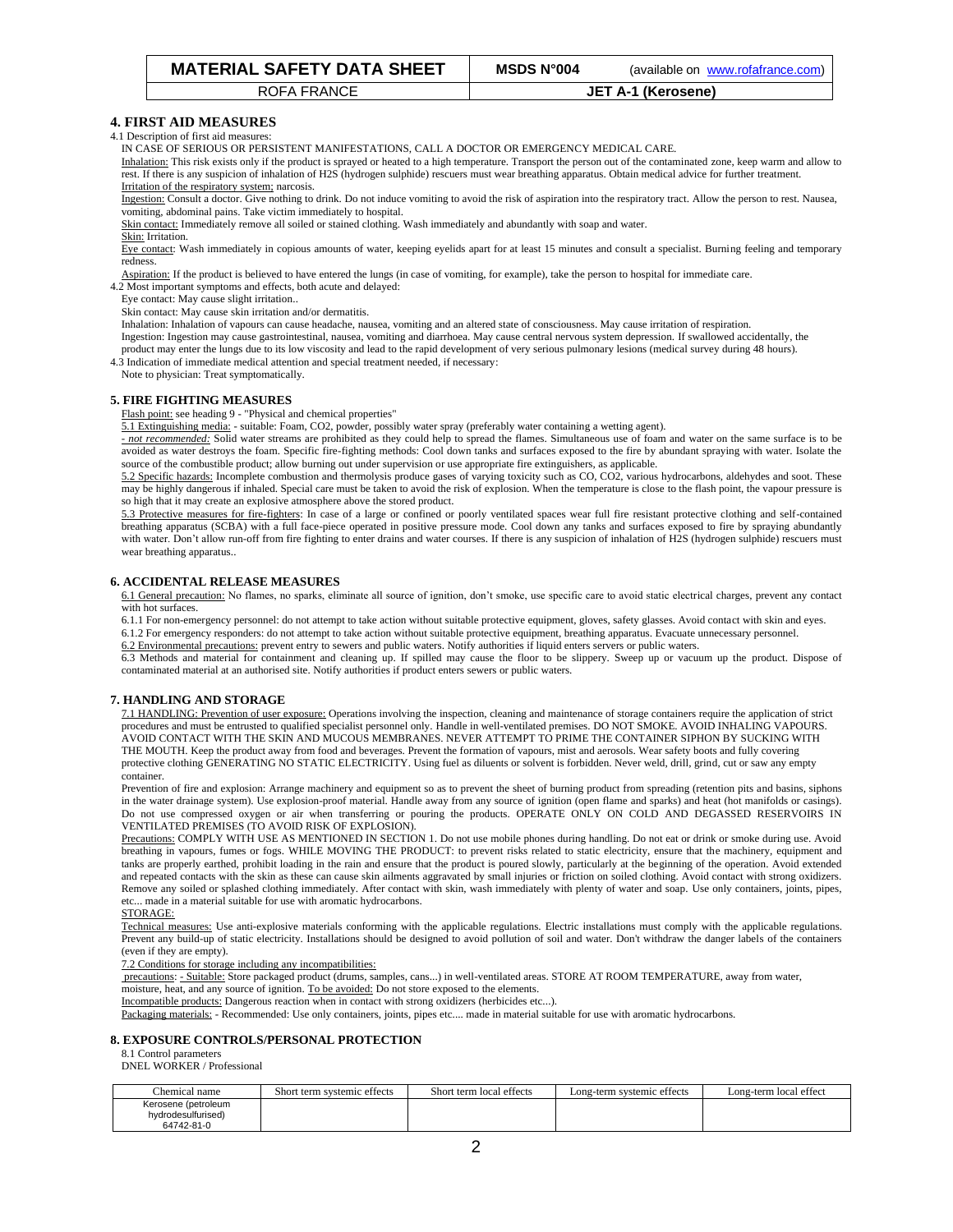|                                                         | <b>MATERIAL SAFETY DATA SHEET</b> |  | <b>MSDS N°004</b>        |                            | (available on www.rofafrance.com) |  |
|---------------------------------------------------------|-----------------------------------|--|--------------------------|----------------------------|-----------------------------------|--|
| ROFA FRANCE                                             |                                   |  | JET A-1 (Kerosene)       |                            |                                   |  |
| Kerosene (petroleum<br>sweetened)<br>91770-15-9         |                                   |  |                          |                            |                                   |  |
| Kerosene (petroleum)<br>8008-20-6                       |                                   |  |                          |                            |                                   |  |
| <b>DNEL</b> Consumer                                    |                                   |  |                          |                            |                                   |  |
| Chemical name                                           | Short term systemic effects       |  | Short term local effects | Long-term systemic effects | Long-term local effect            |  |
| Kerosene (petroleum<br>hydrodesulfurised)<br>64742-81-0 |                                   |  |                          | 19 mg/kg/24h (oral)        |                                   |  |
| Kerosene (petroleum<br>sweetened)<br>91770-15-9         |                                   |  |                          | 19 mg/kg/24h (oral)        |                                   |  |
| Kerosene (petroleum)<br>8008-20-6                       |                                   |  |                          | 19 mg/kg/24h (oral)        |                                   |  |

8.2 Technical measures: Use this product in a well-ventilated atmosphere with explosion-proof equipment. When working in confined spaces (tanks, containers, etc.), ensure that there is a supply of air suitable for breathing and wear the recommended equipment. Occupational exposure limit:

#### Exposure controls:

Engineering Exposure controls: Ensure adequate ventilation. Apply technical measures to comply with the occupational exposure limits. When working in confined spaces ensure that there is a supply of air suitable for breathing and wear the recommended equipment. Don't enter tanks until available oxygen has been checked. Respiratory protection: In case of risk of exposure exceeding the mean exposure value, an appropriate breathing apparatus must be worn by each individual. Hand protection: Hydrocarbon-proof gloves for aromatic hydrocarbons. In case of splashes or limited contact: Recommended material: Nitrile > 0,3 mm / > 60 minutes (EN 374-3). - In case of prolonged or repeated contact: Recommended materials: Fluoro polymer and PVA > 480 minutes (EN 374-3), all layer thickness; Nitrile 0,5 mm / > 480 minutes (EN 374-3). For more precise details about the choice of the appropriated glove, please contact the manufacturers of protective gloves.

Eye protection / Skin and body protection / Respiratory protection



Hygienic work practices: Avoid contact with the skin. If the product comes into contact with the skin, wash the affected area immediately and copiously with soap and water. In case of contact with eyes, wash immediately in copious amounts of water while keeping eyelids spread apart for at least 15 minutes and consult a specialist.

### **9. PHYSICAL AND CHEMICAL PROPERTIES**

Appearance: Liquid at 20°C Colour: Colourless to light yellow. Odour: Characteristic Density/specific gravity: 788 - 845 kg/m3 at Temperature 15 °C Flash point: > 38 ° C (NF M 07-019) Temperature auto-ignition: > 230 º C (ASTM E 659) Comments on auto-ignition temperature: This temperature may be significantly lower under particular conditions (slow oxidation on finely divided materials). Comments on explosivity: Lower explosion limit 0.7% volume in air, Upper explosion limit 5.0% volume in air Temperatures at phase change: Distillation range: ~160-300 ° C Congealing temperature: < -46 ° C (ASTM D 2386) Vapour density:  $> 1$  (air=1) Vapour pressure: < 8 hPa at Temperature 20°C Solubility: - in water, practically immiscible Insoluble / in organic solvents, Soluble in many common solvents. Viscosity:  $\sim 8.5$  mm2/s at temperature -20 $^{\circ}$ C . **10. STABILITY AND REACTIVITY**

10.1 Stability: The product is stable at normal storage, handling and use temperatures. 10.2 Conditions to avoid: Heat, sparks, ignition points, flames, static electricity. 10.3 Materials to avoid: Strong oxidising agents. Strong's acids and bases, halogens 10.4 Hazardous decomposition products: None under normal use. 10.5 Reactivity: Flammable liquid and vapour.

# **11. TOXICOLOGICAL INFORMATION**

Acute toxicity / Local effect: Inhalation, comments. The vapours inhaled or spray may be irritating for the respiratory tract and for mucous membranes. Vapours inhaled in strong concentration have a narcotic effect on the central nervous system, which may be light headache, dizziness, somnolence or serious fainting, in which case first aid is required rapidly.

Skin contact, comments: Irritating.

Eye contact, comments: Not classified as irritating, but may cause a burning feeling and temporary reddening.

Ingestion, comments: Harmful: If swallowed accidentally, the product may enter the lungs due to its low viscosity and lead to the rapid development of very serious inhalation pulmonary lesions (medical survey during 48 hours).

CHRONIC TOXICITY OR LONG-TERM TOXICITY:

Inhalation: Vapour and spray may be irritating for the respiratory tract and for mucous membranes

Sensitization: Not classified as allergenic.

#### **12. ECOLOGICAL INFORMATION**

12.1 Toxicity

#### Accute aquatic toxicity component information

| Chemical name                                           | Toxicity to algae                                                              | Toxicity to daphnia and other<br>aquatic invertebrates | Toxicity to fish                                          | Toxicity to microorganisms |
|---------------------------------------------------------|--------------------------------------------------------------------------------|--------------------------------------------------------|-----------------------------------------------------------|----------------------------|
| Kerosene (petroleum<br>hydrodesulfurised)<br>64742-81-0 | EL50 $(72 h)$ 1-3 mg/l<br>(Pseudokirchnerella subcapitea -<br><b>OECD 201)</b> | EL50 $(48 h)$ 1-4 mg/l (Daphana<br>$magna - OECD$ 202) | EL50 (96 h) 2-5 mg/l<br>(Oncorthynchus mykiss-OECD<br>203 |                            |
| Kerosene (petroleum<br>sweetened)                       | EL50 (72 h) 1-3 mg/l<br>(Pseudokirchnerella subcapitea -                       | EL50 (48 h) 1-4 mg/l (Daphana<br>$maena - OECD$ 202)   | EL50 (96 h) 2-5 mg/l<br>(Oncorthynchus mykiss-OECD)       |                            |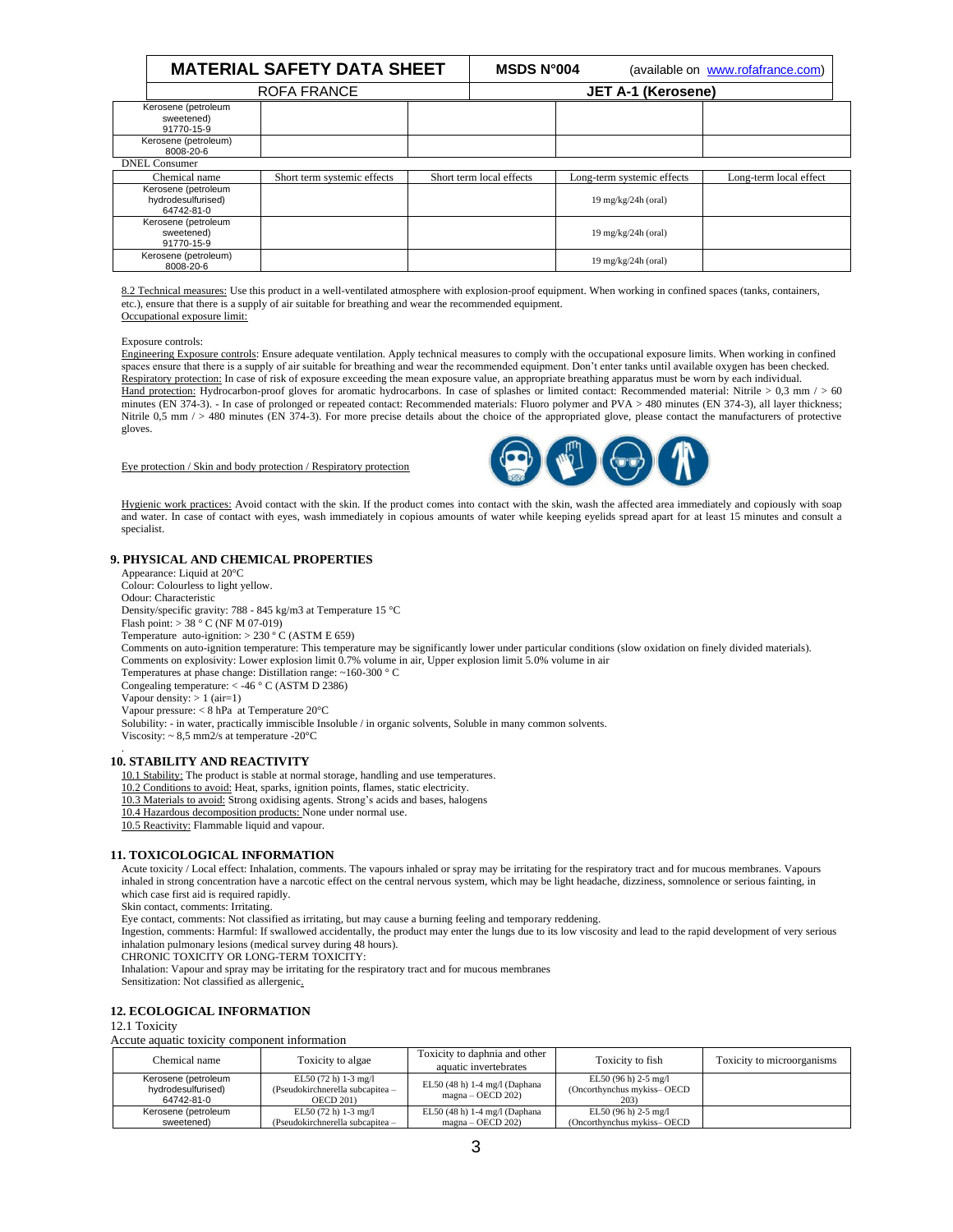| <b>MATERIAL SAFETY DATA SHEET</b> |                                                                                | MSDS $N^{\circ}004$ |                                                      | (available on www.rofafrance.com)                           |  |  |
|-----------------------------------|--------------------------------------------------------------------------------|---------------------|------------------------------------------------------|-------------------------------------------------------------|--|--|
|                                   | ROFA FRANCE                                                                    |                     |                                                      | JET A-1 (Kerosene)                                          |  |  |
| 91770-15-9                        | <b>OECD 201)</b>                                                               |                     |                                                      | 203)                                                        |  |  |
| Kerosene (petroleum)<br>8008-20-6 | EL50 $(72 h)$ 1-3 mg/l<br>(Pseudokirchnerella subcapitea -<br><b>OECD 201)</b> |                     | EL50 (48 h) 1-4 mg/l (Daphana<br>$magna - OECD$ 202) | EL50 (96 h) 2-5 mg/l<br>(Oncorthynchus mykiss-OECD)<br>203) |  |  |

# Chronic aquatic toxicity component information

| Chemical name                                           | Toxicity to algae | Toxicity to daphnia and other<br>aquatic invertebrates | Toxicity to fish                                                       | Toxicity to microorganisms |
|---------------------------------------------------------|-------------------|--------------------------------------------------------|------------------------------------------------------------------------|----------------------------|
| Kerosene (petroleum<br>hydrodesulfurised)<br>64742-81-0 |                   | NOEL (21d) 0.89 mg/l (Daphana<br>$magna - OECD$ 211)   | NOEL (14/28d) 0.098 mg/l<br>(Oncorthynchus mykiss – QSAR)<br>Petrotox) |                            |
| Kerosene (petroleum<br>sweetened)<br>91770-15-9         |                   | NOEL (21d) 0.89 mg/l (Daphana<br>$magna - OECD$ 211)   | NOEL (14/28d) 0.098 mg/l<br>(Oncorthynchus mykiss – QSAR)<br>Petrotox) |                            |
| Kerosene (petroleum)<br>8008-20-6                       |                   | NOEL (21d) 0.89 mg/l (Daphana<br>$magna - OECD$ 211)   | NOEL (14/28d) 0.098 mg/l<br>(Oncorthynchus mykiss – QSAR)<br>Petrotox) |                            |

2 Persistence and Degradability: Substance is a UVCB Standard tests for this endpoint are not appropriate.

12.3 Bio accumulative potential: Substance is a UVCB Standard tests for this endpoint are not appropriate. - IogPow: not applicable.

12.4 Mobility in soil.

| Method                                                                              | Compartment | Result | (0/0) | Remarks |
|-------------------------------------------------------------------------------------|-------------|--------|-------|---------|
| Percentage distribution in media<br>(Calculation according to Mackay)<br>Level III) | Soil        |        | 0.34  |         |
|                                                                                     | Sediment    |        | 0.81  |         |
|                                                                                     | Water       |        | 5.83  |         |
|                                                                                     | Air         |        | 93.02 |         |

# **13. DISPOSAL CONSIDERATIONS**

Waste disposal: The recommended method is recycling or incineration in an approved installation

Disposal of contaminated packaging: Empty packaging may contain flammable or explosive vapours. Hand over to an authorised waste contractor.

National regulations: Storage of liquid hydrocarbons : decree of 09.11.1972 (Journal Officiel of 31.12.1972); decree of 19.11.1975 (JO of 23.01.1976); circular of 04.12.1975 (JO of 23.01.1976). When cleaning tanks, the disposal of sludge is to be carried out in compliance with regulations concerning waste : law  $N^{\circ}$  75-633 of 15.07.1975 (JO of 16.07.1975), amended

law N° 76-663 of 19.07.1976 (regulated facilities). Decree N° 77-974 of 19.08.1977 (JO of 28.08.1977). Decree of 01.03.1993 concerning waste (JO of 28.03.1993) Waste classification: Decree 2002-540 of April 18, 2002.

**1. TRANSPORT INFORMATION**<br>In accordance with ADR / RID / IMDG / IATA / ADN

| <b>ADR</b>                                                                               | <b>IMDG</b>                                                                                  | <b>IATA</b>                                                             | <b>ADN</b>                                                                     | <b>RID</b>                                                              |  |  |
|------------------------------------------------------------------------------------------|----------------------------------------------------------------------------------------------|-------------------------------------------------------------------------|--------------------------------------------------------------------------------|-------------------------------------------------------------------------|--|--|
| 14.1.<br><b>UN Number</b>                                                                |                                                                                              |                                                                         |                                                                                |                                                                         |  |  |
| 1223                                                                                     | 1223                                                                                         | 1223                                                                    | 1223                                                                           | 1223                                                                    |  |  |
| 14.2.<br><b>UN proper shipping name</b>                                                  |                                                                                              |                                                                         |                                                                                |                                                                         |  |  |
| <b>KEROSENE</b>                                                                          | <b>KEROSENE</b>                                                                              | Kerosene                                                                | <b>KEROSENE</b>                                                                | <b>KEROSENE</b>                                                         |  |  |
| <b>Transport document description</b>                                                    |                                                                                              |                                                                         |                                                                                |                                                                         |  |  |
| <b>UN 1223 KEROSENE, 3,</b><br>III, (D/E),<br><b>ENVIRONMENTALLY</b><br><b>HAZARDOUS</b> | <b>UN 1223 KEROSENE, 3.</b><br>III, MARINE<br>POLLUTANT/ENVIRONM<br><b>ENTALLY HAZARDOUS</b> | UN 1223 Kerosene, 3, III,<br><b>ENVIRONMENTALLY</b><br><b>HAZARDOUS</b> | <b>UN 1223 KEROSENE, 3.</b><br><b>III, ENVIRONMENTALLY</b><br><b>HAZARDOUS</b> | <b>UN 1223 KEROSENE, 3.</b><br>III, ENVIRONMENTALLY<br><b>HAZARDOUS</b> |  |  |
| <b>Transport hazard class(es)</b><br>14.3.                                               |                                                                                              |                                                                         |                                                                                |                                                                         |  |  |
| $\overline{\mathbf{3}}$                                                                  | з                                                                                            | 3                                                                       | 3                                                                              | 3                                                                       |  |  |
| ☑                                                                                        | Щ<br>☑                                                                                       | ₩<br>I⁄2                                                                | Ø                                                                              | 粵                                                                       |  |  |
| 14.4.<br><b>Packing Group</b>                                                            |                                                                                              |                                                                         |                                                                                |                                                                         |  |  |
| Ш                                                                                        | Ш                                                                                            | Ш                                                                       | Ш                                                                              | Ш                                                                       |  |  |
| 14.5.                                                                                    | <b>Environmental hazards</b>                                                                 |                                                                         |                                                                                |                                                                         |  |  |
| Dangerous for the<br>environment : Yes                                                   | Dangerous for the<br>environment : Yes<br>Marine Pollutant: Yes                              | Dangerous for the<br>environment : Yes                                  | Dangerous for the<br>environment : Yes                                         | Dangerous for the<br>environment : Yes                                  |  |  |

30 1223

# **15. REGULATORY INFORMATION**

European Union: This substance has been registered according to Regulation (EC) N° 1907/2006 (REACH) International Inventories: EINECS/ELINCS – Complies / TSCA - Complies / DSL Complies / ENCS - complies / IECSC - complies / KECL Complies / PICCS complies / AICS complies / NZiOC Complies.

# **16. OTHER INFORMATION**

#### Explanations of R :

R10 Flammable. / R38 Irritating to skin / R65 Harmfull: may be lung damage is swallowed / R51-R53 Toxic to aquatic organisms, may cause long-term adverse effects in the aquatic environment.

Explanations of H :

H226 - Flammable liquid and vapor / H304 - May be fatal if swallowed and enters airways / H315 - Causes skin irritation / H336 - May cause drowsiness or dizziness / H411 - Toxic to aquatic life with long lasting effects

# **This safety sheet complies with the requirements of Regulation (EC) N° 1907/2006 and it's amended Regulation (EU) 2015/830**

It is the responsibility of the person receiving the product to refer to the totality of the official documents concerning the use, the possession and the handling of the product. It is also the responsibility of the handl